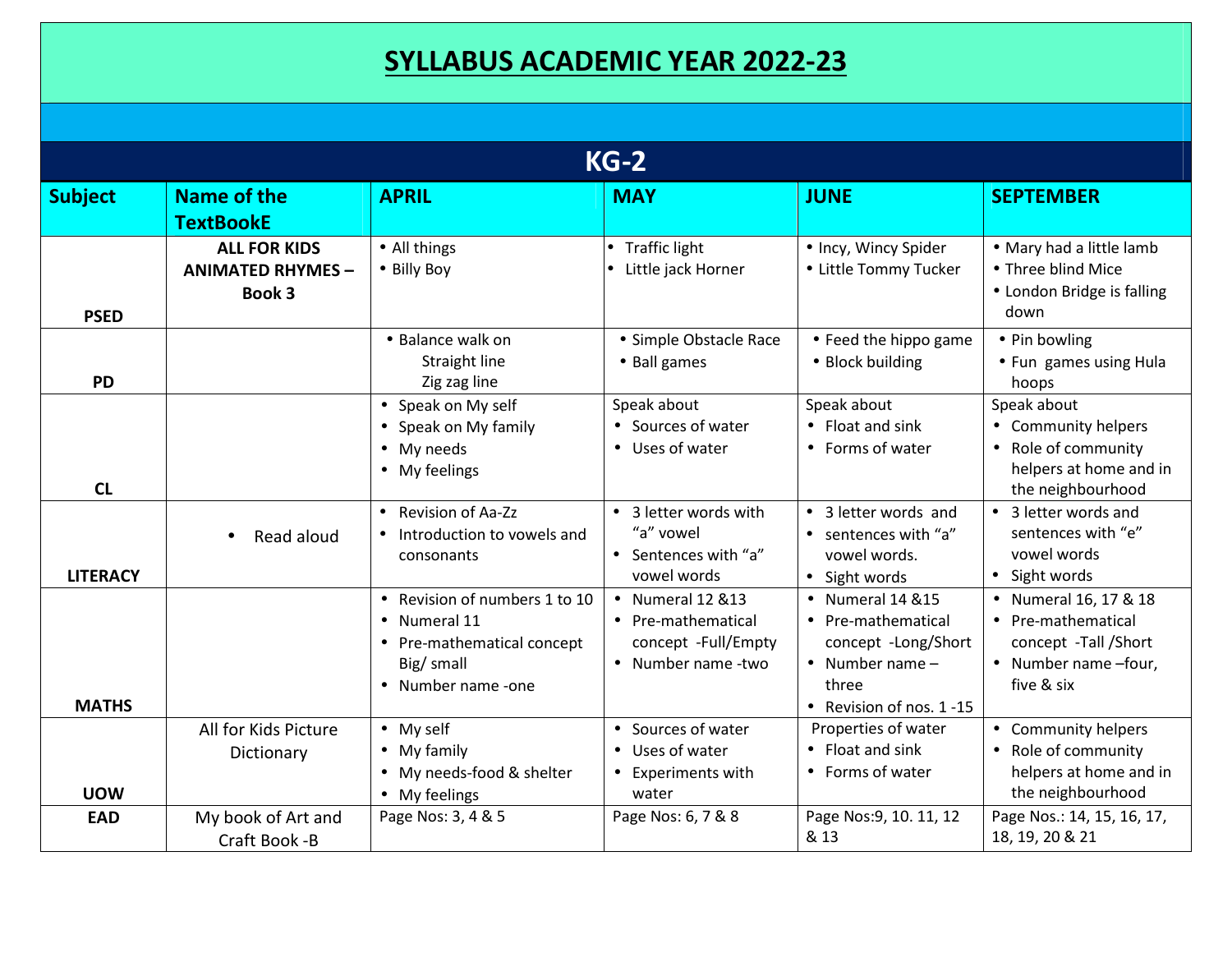## **SYLLABUS ACADEMIC YEAR 2022-23**

| $KG-2$          |                                                           |                                                                                                                                               |                                                                                                           |                                                                                                                    |                                                                                                                                                                             |                                                                                                                                          |  |
|-----------------|-----------------------------------------------------------|-----------------------------------------------------------------------------------------------------------------------------------------------|-----------------------------------------------------------------------------------------------------------|--------------------------------------------------------------------------------------------------------------------|-----------------------------------------------------------------------------------------------------------------------------------------------------------------------------|------------------------------------------------------------------------------------------------------------------------------------------|--|
| <b>Subject</b>  | Name of the                                               | <b>OCTOBER</b>                                                                                                                                | <b>NOVEMBER</b>                                                                                           | <b>DECEMBER</b>                                                                                                    | <b>JANUARY</b>                                                                                                                                                              | <b>FEBRUARY</b>                                                                                                                          |  |
|                 | <b>Textbook</b>                                           |                                                                                                                                               |                                                                                                           |                                                                                                                    |                                                                                                                                                                             |                                                                                                                                          |  |
| <b>PSED</b>     | <b>ALL FOR KIDS</b><br><b>ANIMATED RHYMES -</b><br>Book 3 | · Diddle, Diddle<br>dumpling<br>• Simple Simon<br>$\bullet$ I hear thunder<br>• There was an old<br>woman                                     | My Shadow<br>Goosey, Goosey<br>Gander<br>Number Rhyme<br><b>Mulberry Bush</b>                             | • Wheels on the bus                                                                                                | • Old Mac Donald<br>had a farm<br>• Row, row, row a<br>boat                                                                                                                 | • My red Balloon<br>• My Body                                                                                                            |  |
| <b>PD</b>       |                                                           | • Balance games using<br>ball and paper<br>• Frog Jump                                                                                        | • Fishing games<br>• Bear walk<br>• Running race                                                          | • Skip around                                                                                                      | • Hit the target<br>• Throw and catch<br>the ball                                                                                                                           | • Football crazy<br>• Crazy train<br>• Freddie the frog                                                                                  |  |
| CL              |                                                           | Speak about the 5 senses<br>$\bullet$ Sight<br>$\bullet$ Hear                                                                                 | Speak about the 5<br>senses<br>$\bullet$ Taste<br>$\bullet$ Touch<br>• Smell                              | How do things<br>grow?<br>Plants<br>Animals<br>Human beings<br>Flowers & Trees                                     | Mini Beast<br>$\bullet$ Birds<br>$\bullet$ Insects<br>· Winged<br>creatures<br>• Crawling and<br>creeping<br>creatures                                                      | Games<br>· Indoor<br>• Outdoor                                                                                                           |  |
| <b>LITERACY</b> | Read aloud<br>$\bullet$                                   | • 3 letter words and<br>Sentences with "i"<br>vowel words.<br>• Sight Words                                                                   | • 3 letter words<br>and Sentences<br>with "o" & "u"<br>vowel words.<br>• Sight Words                      | • Use of "This" &<br>"That"<br>• Use of "one and<br>many"                                                          | • Sentence Writing<br>• Use of "in" and<br>$"$ on"<br>$\bullet$<br>Blends-bl, cl &<br>br                                                                                    | • Sentence<br>Writing<br>Blends-tr, ch &<br>$\bullet$<br>sh                                                                              |  |
| <b>MATHS</b>    |                                                           | • Numeral 19 & 20<br>• Pre-mathematical<br>concept -Far/Near<br>• Number name -seven<br>& eight<br>$\bullet$ Numbers 21-30<br>• Numbers 31-40 | • Numbers 41-50<br>• Pre-mathematical<br>concept -<br>Thick/Thin<br>$\bullet$ Number name -<br>nine & ten | • Numbers 51-60<br>$\bullet$ Pre-<br>mathematical<br>concept -<br>Heavy/Light<br>$\bullet$ Number name -<br>eleven | $\bullet$ Numbers 61-70,<br>71-80 & 81-90<br>• Altogether<br>Take away<br>$\bullet$<br>• Concept-<br>More/Less<br>$\bullet$ Number name -<br>twelve, thirteen<br>& fourteen | $\bullet$ Numbers 91-100<br>& 1-100<br>$\bullet$ Number name $-$<br>fifteen, sixteen,<br>seventeen,<br>eighteen,<br>nineteen &<br>twenty |  |